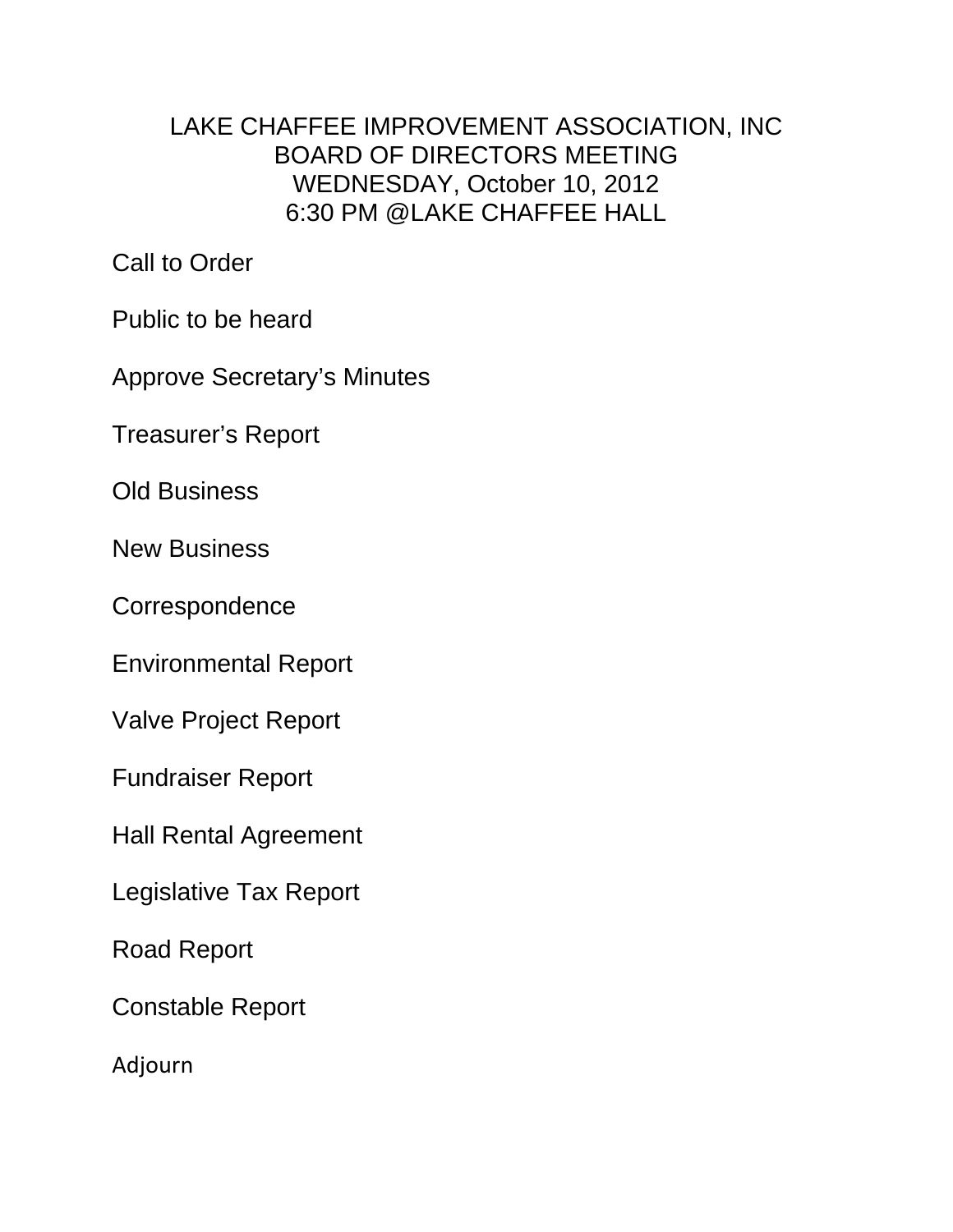## LAKE CHAFFEE IMPROVEMENT ASSOCIATION, INC BOARD OF DIRECTORS MINUTES Oct 10, 2012

## *Minutes Recorded and Posted Before Approval*

President Ivan Wasko called the meeting to order @ 6:40 pm.

**Board Members in Attendance**: Ivan Wasko, Dennis Flaherty, Linda Parent, Ken Garee, Kari Olson, Carol Natitus, Art Apostol, Jason Sherman, Bob Corriveau, Tom Martin, John Mayer Committee chairs: Ralph Sherman

**Public in attendance:** Susan Canty, 5 Maple Drive

**Public to be heard**: Susan Canty wanted to know when the lake was scheduled to be lowered and how long it would take to drain down.

**Secretary's Minutes:** The minutes were approved as amended.

**Treasurer's Report**: Ken reported on the treasurers' report. Ken volunteered to contact CL&P to discuss our electric bill to see if we can get our delivery charges reduced. The treasurers' report was approved as read.

**Old Business**: Ivan reported the air conditioning unit in the hall is not working properly. Ivan will contact Brian Mutch, the contractor that worked on the renovations, to see if we can get the electrical contractor back to take a look at it.

**New Business**: Ken is interested in changing banks to make it more convenient for him to do the banking. Linda Parent made a motion to have Ken investigate the costs involved with First Niagara Bank, Art Apostol seconded. All in favor, motion passed.

**Correspondence**: Ken received a policy renewal from our insurance company for the Hall.

**Environmental Report:** Nothing new to report.

**Valve Project**: The contract with Doug Hartin to construct and install the siphon has been signed. He has ordered the parts and will be contacting Ivan and Jason Sherman when he is ready to install. The plan is to drop the water level by about five feet, and the length of time it will take will be determined by how much rain we receive during the siphon process.

Fundraising: There will be a Haunted House work days the week of October 15 from 4 -6pm—all members are encouraged to attend and help out. Oct  $27<sup>th</sup>$  is the night of the actual Haunted House.

**Legislative Tax Report**: John Mayer reported that the draft is ready to go to the membership with the vote ballot. Kari made a motion to submit the referendum question as amended to the membership by mail, Dennis Flaherty seconded. A special meeting will be held on Oct  $30<sup>th</sup>$  to discuss the ballot and answer any questions. All in favor, unanimously approved. Motion passed.

**Beach Report**: None

**Road Report**: Ivan reported that paving of the intersection of Pine Hill and Union Drive will be done at the end of the month by Hipsky. **Constable Report**: None

Meeting Adjourned @ 8:45 pm Respectfully Submitted, Linda Parent LCIA Secretary